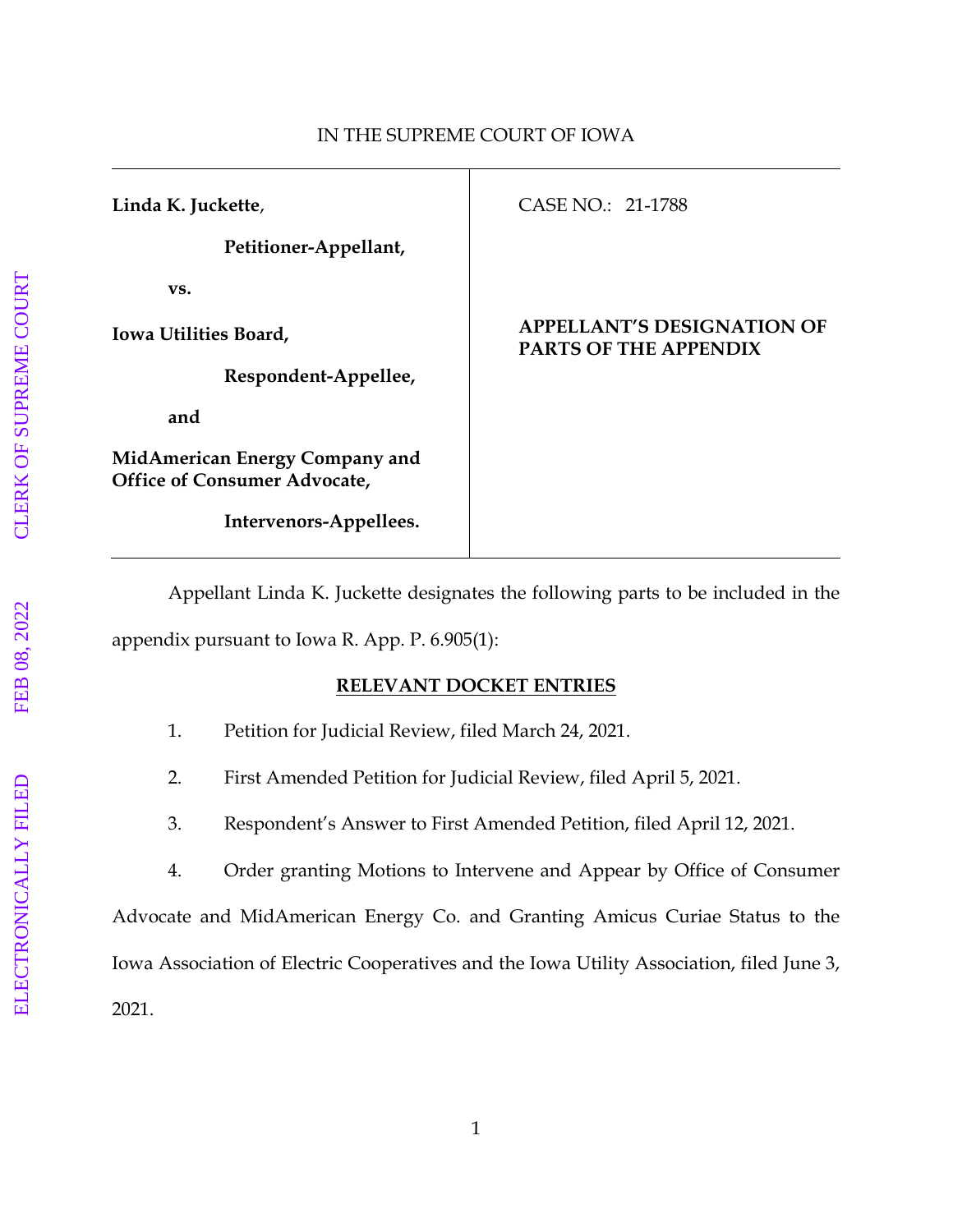5. Brief of *Amicus Curiae* of the Iowa Association of Electric Cooperatives, filed August 16, 2021.

6. Order Granting Unopposed Motion for Permission to Submit Brief as Amicus Curiae, filed August 25, 2021.

7. Order Denying and Dismissing Petition for Judicial Review, filed November 7, 2021.

8. Notice of Appeal, filed November 22, 2021.

9. Certified Notice of Appeal, filed November 23, 2021.

## **RELEVANT PORTIONS OF OTHER SUBMISSIONS**

10. Certified Record of submissions to the Iowa Utilities Board, filed May 7, 2021.

## **SEPARATE, CONFIDENTIAL VOLUME**

11. Master Facilities Construction Agreement, submitted to the District Court under seal level 5 by the Iowa Utilities Board on August 25, 2021. Pursuant to an Order restricting access to the Master Facilities Construction Agreement, this document will be filed as a separate, confidential volume to the appendix.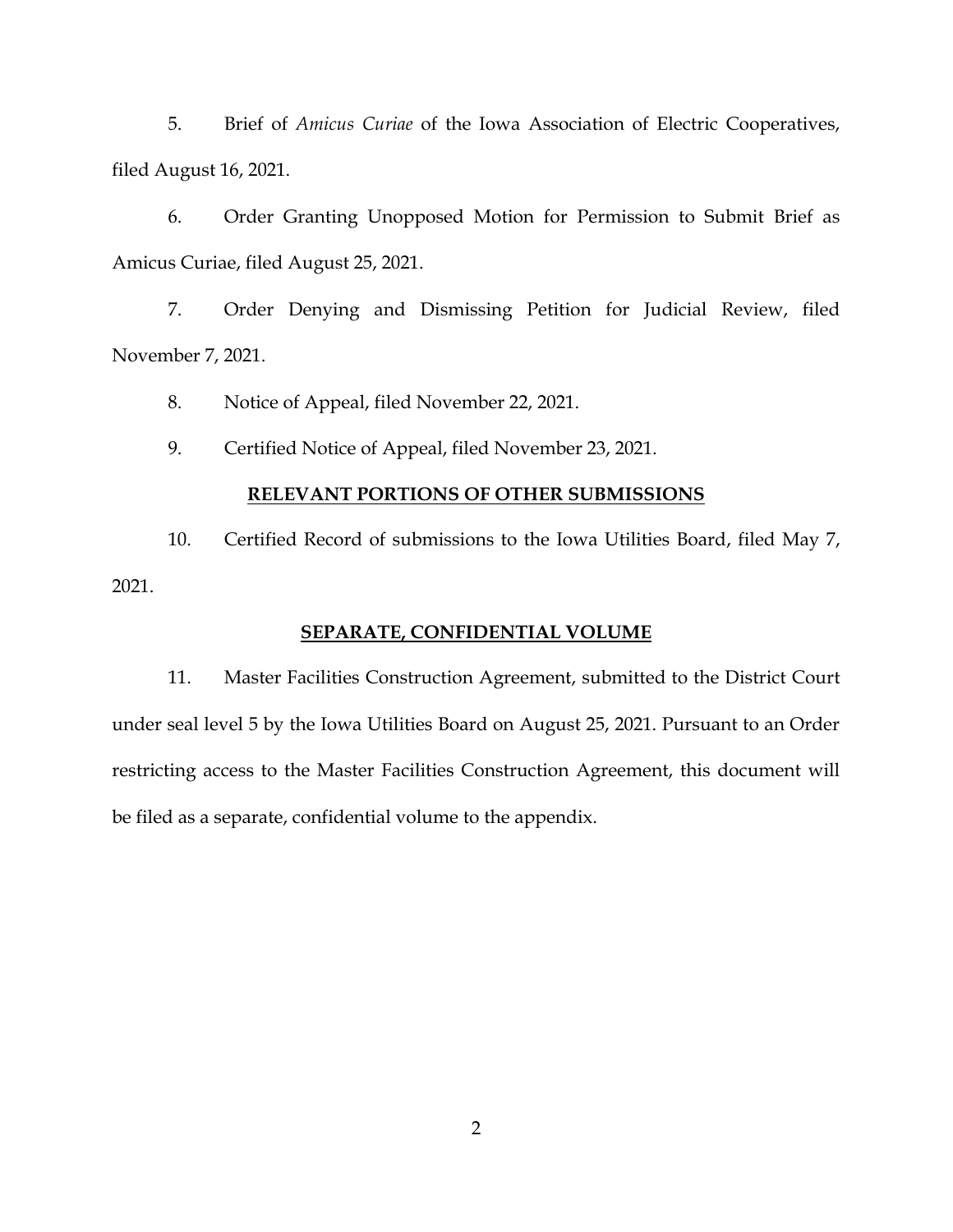By: John E. Lande, AT0010976 William M. Reasoner, AT0013464 DICKINSON, MACKAMAN, TYLER & HAGEN, P.C. 699 Walnut Street, Suite 1600 Des Moines, Iowa 50309-3986 Telephone: (515) 244-2600 FAX: (515) 246-4550 [jlande@dickinsonlaw.com](mailto:jlande@dickinsonlaw.com) [wreasoner@dickinsonlaw.com](mailto:wreasoner@dickinsonlaw.com)

Attorneys for Petitioner-Appellant Linda K. Juckette